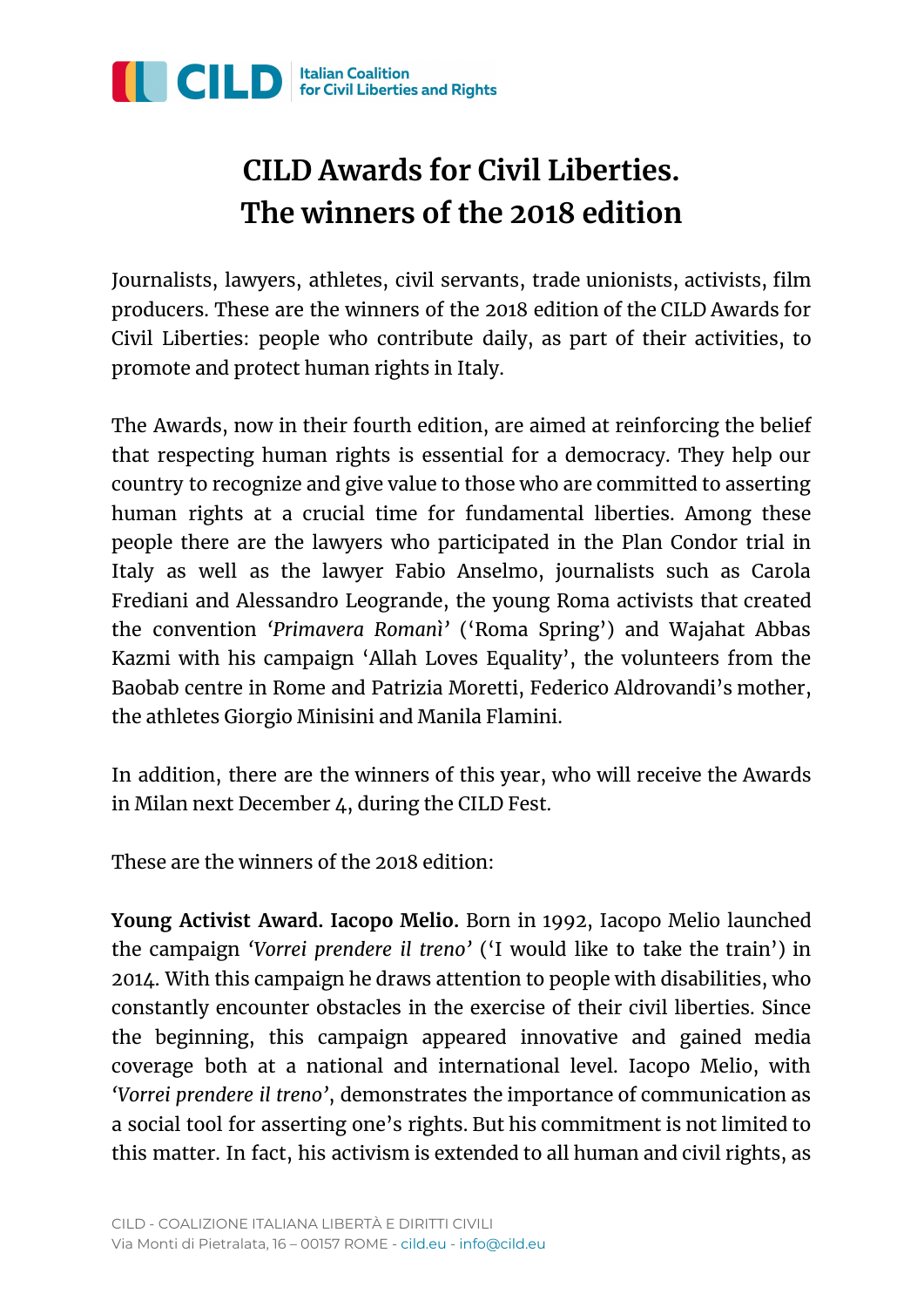

proved by his participation in conferences, assemblies, conventions, as well as by the posts that he publishes on Facebook taking a firm stand on the issue of migrants, receiving criticism by dozens of haters.

**Activist of the Year Award. Aboubakar Soumahoro.** Italian born in Ivory Coast, he is a trade unionist of the USB - *Unione Sindacale di Base*. He is active in the fight against illegal employment *(caporalato)* and supports the migrants exploited in the Italian countryside. He is one of the promoters of the mobilizations of these workers, especially those that took place in Calabria and Puglia, where recent news reports increasingly brought to light this system. However, his struggles are not only aimed at supporting these workers: with the slogan *#Primaglisfruttati* (#Exploitedfirst), he manages to highlight how fundamental it is that Italians and foreigners fight together to assert social rights.

**Civil Servant Award. Maria Teresa Ninni.** Maria Teresa is currently an educator at the Harm Reduction services of Turin Local Health Authority; she is active in the Drop in, in the 'Can Go' Mobile unit, in the projects of Peer support for the distribution of naloxone and the prevention and treatment of hepatitis C. Maria Teresa, however, did not become involved in the public service right after her studies, like many others did. Her career is long: she has over twenty-five years of firsthand experience working for the rights of people who use drugs. She founded one of the few existing associations that represent them (the 'Isle of Arran'), she collaborated to the creation of innovative services in the 90s, the organization of dozens of peer support courses that allowed hundreds of consumers to take action for their health, inclusion, and rights; she created the first and most well-known street newspaper for drug users (*'Polvere'* , 'Powder'). Moreover, she has been paying attention to the national and European networks for the promotion of harm reduction and acting for drug policies reforms. She eventually became involved in the public service, where she constantly supports those who use drugs and ask for dignity, thanks to her experience and her newly-acquired skills.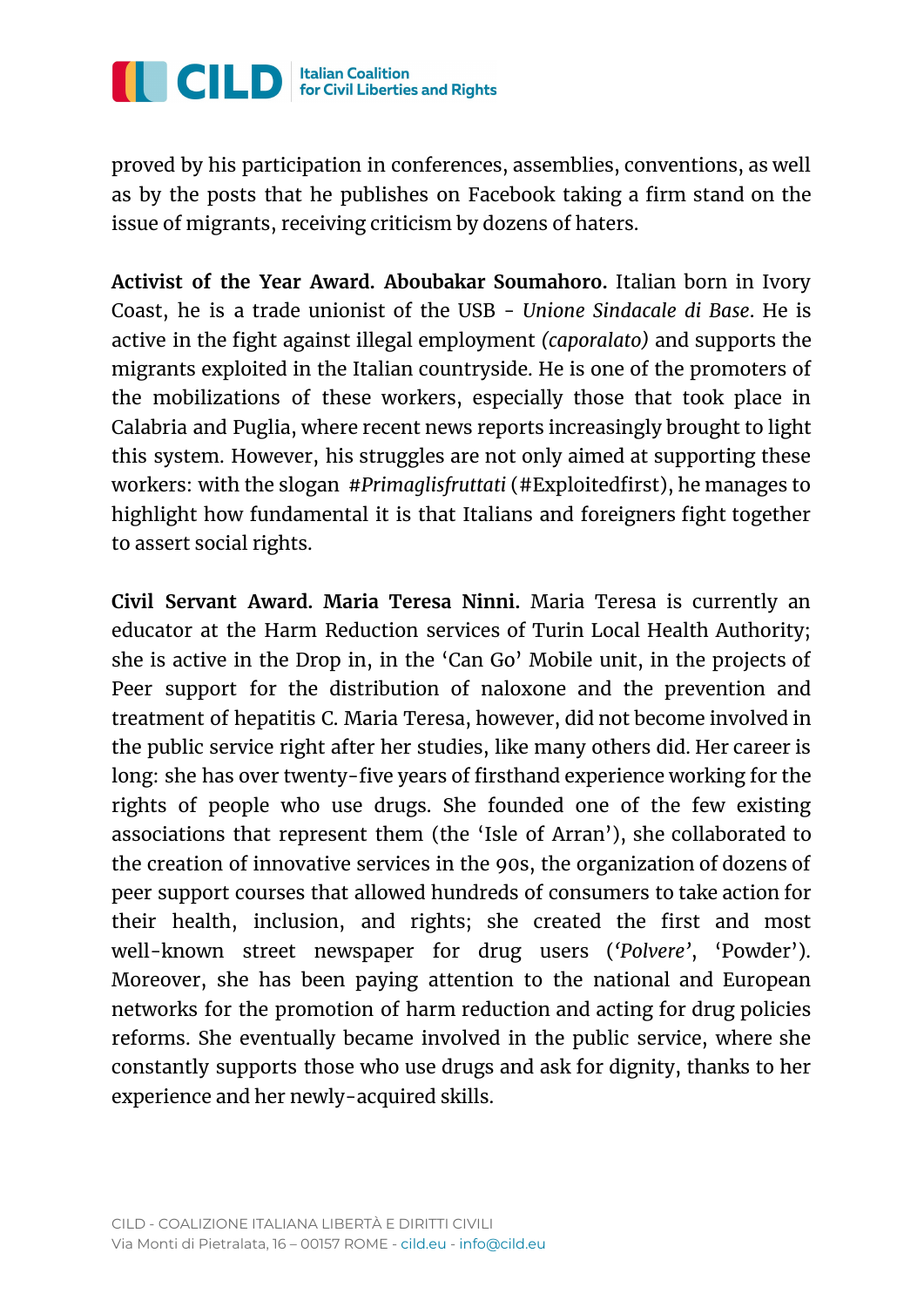

**Lawyer Award. Nicola Canestrini.** Nicola Canestrini, a criminal lawyer, has always been committed to the protection of fundamental rights, even for the weakest individuals. He has expertise in international law and focuses in particular on the issue of extradition, especially towards countries where human rights are most at risk. He coordinates the information website *Canestrinilex*; he is editor of the journal of the Association of Democratic Lawyers *'Diritto di Critica'* ('Right to Criticism'); and he is an activist of the associations *Giuristi Democratici Italiani* (Italian Democratic Lawyers) and *Avvocati per la Solidarietà* (Lawyers for Solidarity). He is a member of the network 'Endangered Lawyers' , which in turn is part of an international network aimed at defending the human rights of lawyers who are increasingly threatened in various parts of the world, arrested or in some cases killed for their activities.

**Journalist Award. Saverio Tommasi.** For many years, especially through his videos, Saverio Tommasi has been telling stories about ordinary violations of human rights, as they happen in our country. He does this with a narrative thread that is very often made of lightness and irony. He manages to gather the voices of the protagonists without indulging in rhetoric. As he writes on his website, his job is to live stories, to show what nobody has interest in unveiling. These are two things that he manages to do very well and that have a fundamental value in a historical era where stereotypes take the place of mutual knowledge.

**Athlete Award. Sara Gama.** Born from a Congolese father and an Italian mother, Sara Gama is the captain of Juventus and of the Italian national team. She represents at best the new Italy and the new generations of Italian citizens. She puts herself and her reputation at the centre of her commitment against discrimination, inside and outside sports, by joining public awareness campaigns on this topic. She is also one of the authors of the book *'Che razza di calcio'* ('What sort of soccer'), in which episodes of ordinary racism are collected inside and outside the stadiums, alongside the virtuous examples of integration and tolerance.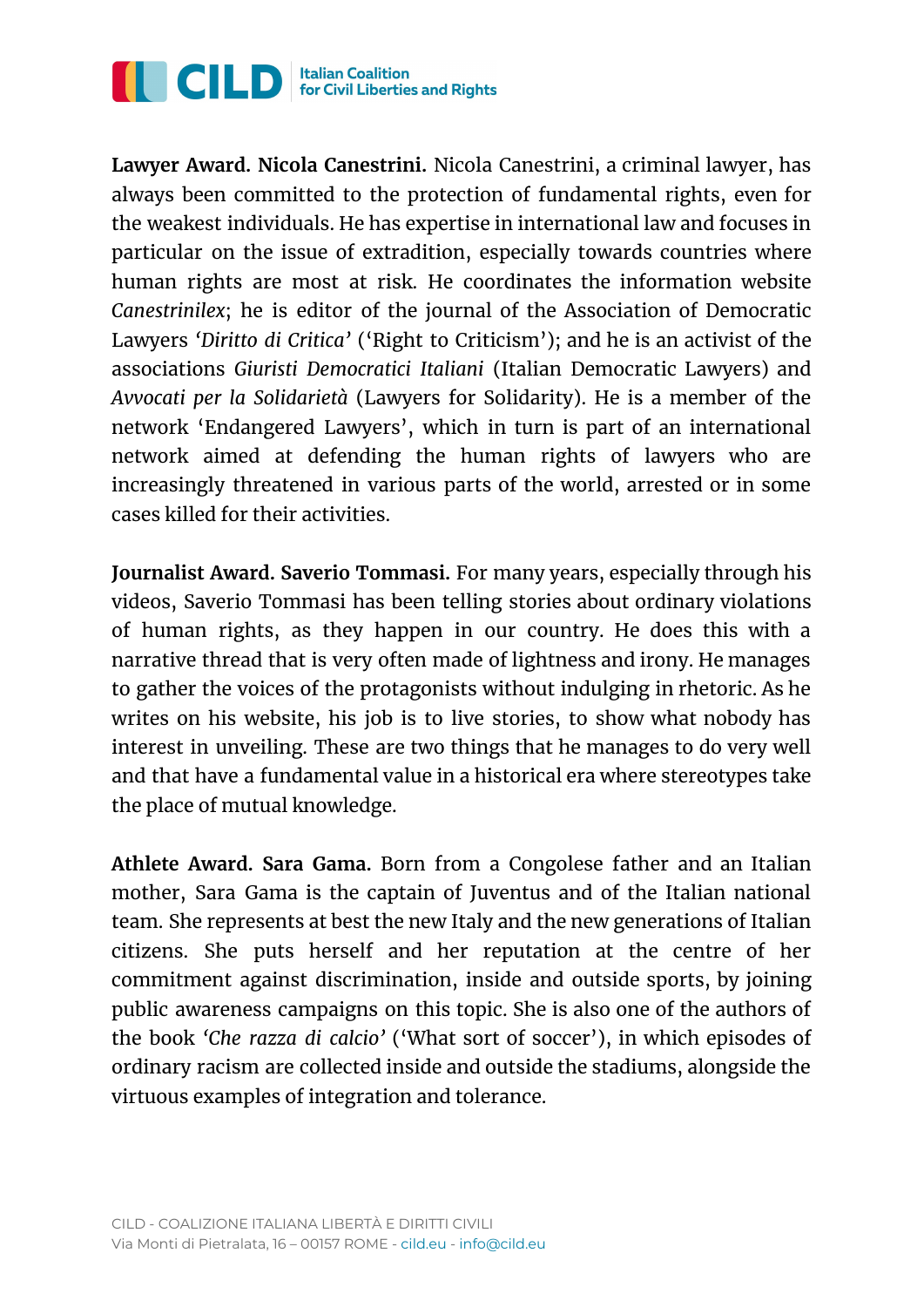

**Media Award. Lucky Red and Cinema Undici.** Lucky Red and Cinema Undici, two film production companies, take the credit of having produced the film 'On my skin. The last seven days of Stefano Cucchi'. The film was sold out for weeks in the cinemas where it was screened - this despite being simultaneously broadcast on Netflix. Watching this movie has almost become a collective ritual that paved the way for meetings and debates on law enforcement abuses. In this sense, the movie has followed the path of denouncing such episodes - a path that has in many cases represented the main feature of the Italian cinema.

**Career Award. Franco Grillini.** Franco Grillini is one of the fathers of the homosexual liberation movement in Italy. Since the early 1980s he has been a leading player in the battle for conquering civil rights and fighting against prejudice and social exclusion of gay, lesbian, bisexual and transgender people in our country. In 1982 he took part in the "conquest of Cassero" , the first place in Italy to be assigned to a homosexual association by a public institution - in that case, the Municipality of Bologna. He is one of the founders of Arcigay, that he led as president from 1987 to 1998. Those were years in which he relentlessly spread information on what was called the "gay plague" , trying on the one hand to stem the social stigma and on the other hand to develop a culture of knowledge and prevention regarding HIV/AIDS. In years when the overwhelming majority of gay, lesbian and bisexual people were hiding, he pursued a fight for full visibility. He stood up for this out in the open, especially in popular TV programs, where, outside from purely artistic contexts, a homosexual person had never been able to talk smoothly about his or her sexual orientation. He held various political offices and has always been able to combine his political activity with the struggle for equality, visibility and full dignity of the gay, lesbian, bisexual and transgender people of our country.

**Collective Voice Award.** *Casa Internazionale delle Donne* **(International Women's House).** For almost 40 years, the International Women's House has been committed to defending women's rights and liberties. The building that houses it was an abandoned ruin, when it was occupied and became the seat of the feminist movement from Rome and beyond - an active and vital